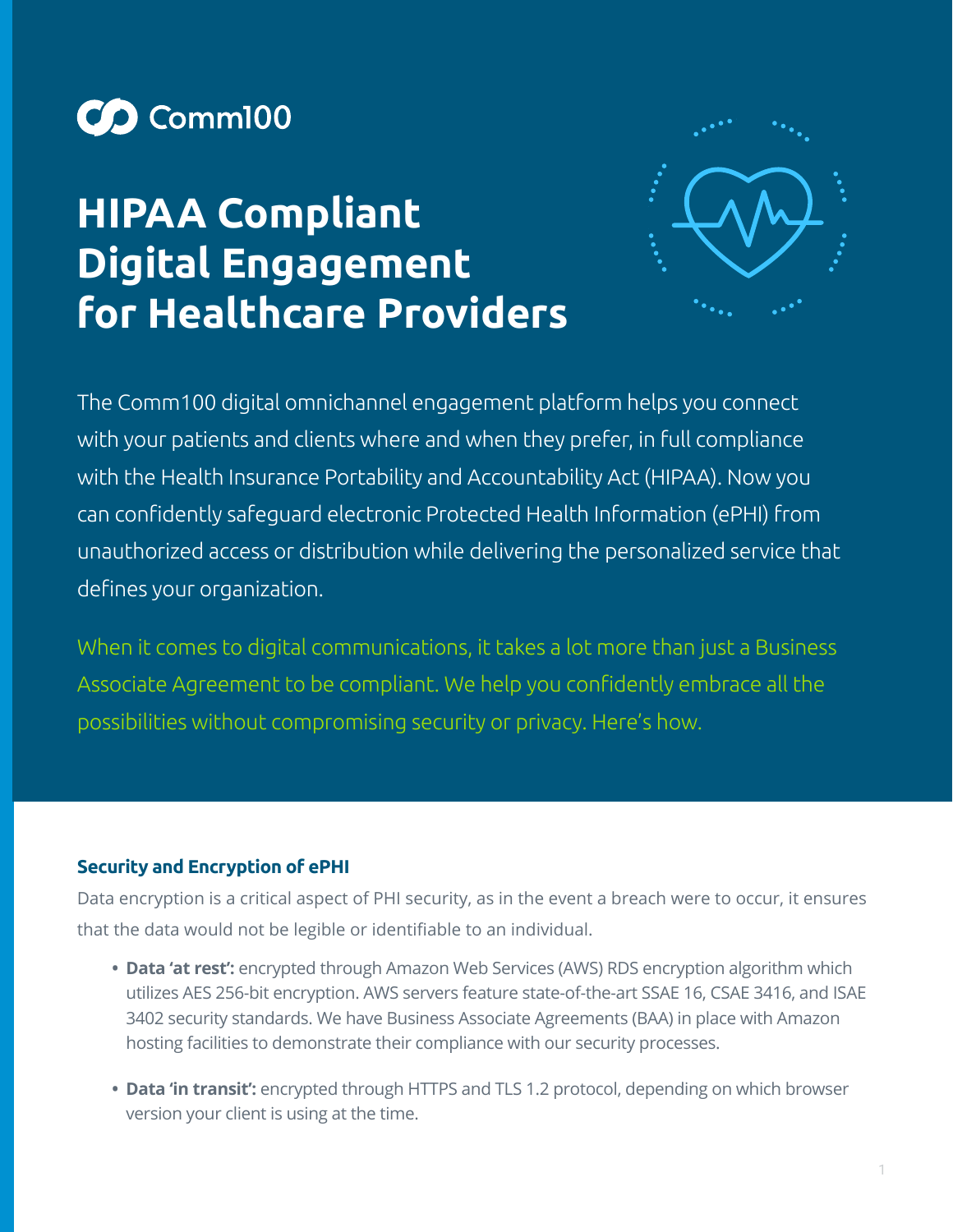

#### **ePHI Access and Authorization**

Comm100 operates an ePHI least-access principle – our people are only authorized to access information that they absolutely need to in the course of their work. User access is reviewed on a regular basis to ensure that any access granted is appropriate given the individual's responsibilities. Any requests for increased access are reviewed and approved on a case-by-case basis.

Our business systems are secured using multi-factor authentication to further reduce the risk of unauthorized access, through one-time access tokens sent to employee cellphones. Login attempts are monitored and limited. These protocols apply to laptops and mobile devices used by our staff and apply whether employees are working in Comm100 offices or remotely.

#### **Information Security Management**

Our Information Security team is responsible for enforcing all Comm100 security and privacy policies spanning our network, our software, and our people. Our Chief Information Security Officer is supported by a team with extensive experience in IT management and systems security.

Our security management policies include:

- Ensuring the secure configuration and maintenance of system environments
- Running regular risk assessments including penetration testing
- Maintaining and regularly reviewing system logs
- Monitoring file integrity
- Management of intrusion detection and prevention systems
- Completion of risk analysis and management reports
- Management and configuration of firewalls
- Administering the security awareness program
- Reviewing and qualifying partners and third-party relationships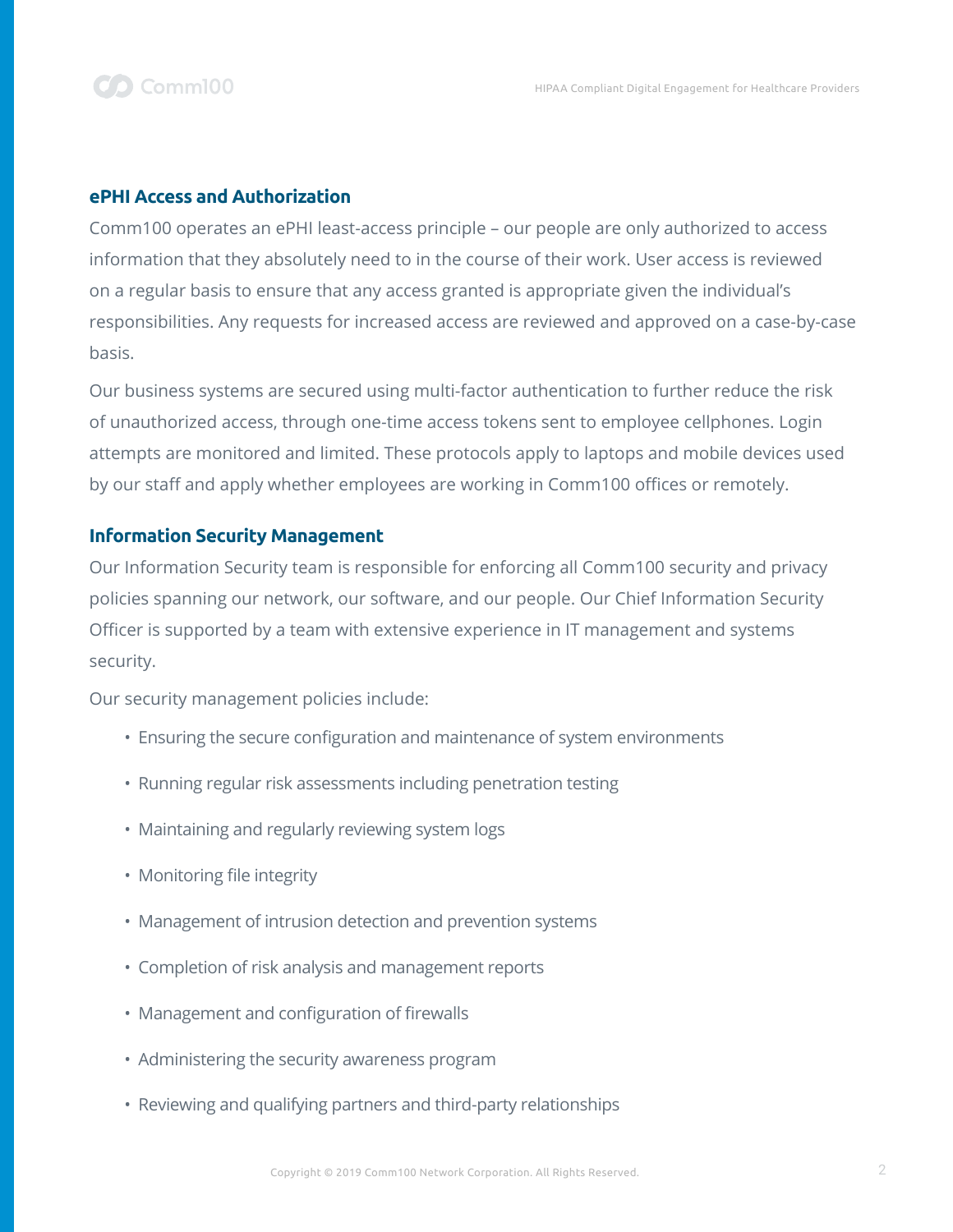

- Responding to customer security-related inquiries
- Reviewing exception reports and audit logs

We continuously review and update all policies to keep pace with evolving business and regulatory changes.

# **People Security Management**

**O** Comm100

HIPAA compliance includes security protocols for our employees, partners, and independent contractors we may employ. Every group receives HIPAA training at the commencement of their employment or contract, and every subsequent year as a refresher. Training includes content that describes security controls and details workforce responsibilities in the event of security incident.

HIPAA training takes place within a broader backdrop of security-conscious processes at Comm100. Best practices are regularly reinforced through a wide-ranging security awareness program that provides employees with reminders and tips throughout the year.

We also provide extra training to employees who have a high degree of data access to ensure that they are aware of job-specific privacy and security procedures that apply to their day-to-day work.

We take HIPAA compliance very seriously, so our people are required to acknowledge in writing that they have understood and will follow our HIPAA and security policies. Our policies themselves state that where they are not followed, consequences are serious and formal sanctions will apply, up to and including termination of employment.

# **Workplace Security Management**

Physical security systems at our office locations include keycard-controlled access, surveillance cameras, and fully encrypted workstations with up-to-date anti-malware protection.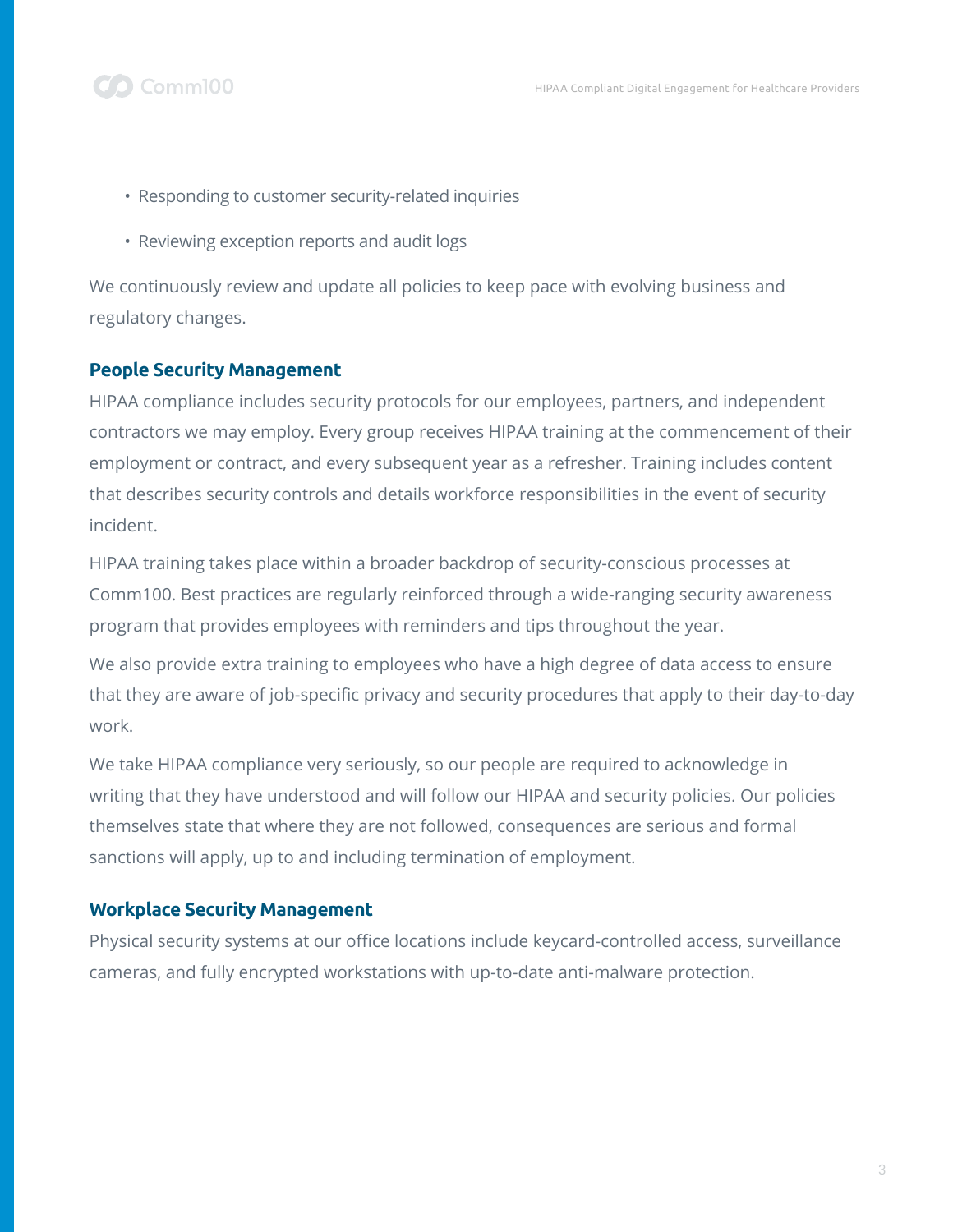

#### **Incident Response**

Comm100 has a detailed Incident Response process that all employees must follow in the event of a security incident. This process ensures that Comm100 appropriately identifies and responds to suspected or known security incidents, that the harmful effects of security incidents are mitigated to the fullest extent possible, and that security incidents and their outcomes are fully documented and properly disclosed according to HIPAA and other compliance, regulatory, or voluntary requirements. We also undertake test scenarios to evaluate the responsiveness and actions of our incident response team. These test scenarios are evaluated annually by our third-party assessor to ensure that the actions recommended by team members and the timeframes in which the scenarios were (hypothetically) resolved are acceptable under HIPAA.

### **Third-party HIPAA Compliance Assessment**

Each year, we undergo a third-party HIPAA Compliance Assessment. While some patient engagement software vendors perform internal assessments, we contract a third party to ensure that we are appropriately protecting our network infrastructure and data communications from compromise.

Our last two assessments were performed by SecurityMetrics, a global leader in data security and compliance, headquartered in Orem, Utah. Assessment take place onsite over a number of days, during which time the assessor performs a number of different activities:

- Observe systems and compare results with documented diagrams and inventory
- Analyze policy and procedure documentation
- Evaluate security tools and controls
- Examine system configurations
- Interview personnel regarding skills, knowledge, and training
- Assess operating procedures
- Observe physical security controls

We would be pleased to share a copy of our most recent assessment report with you.